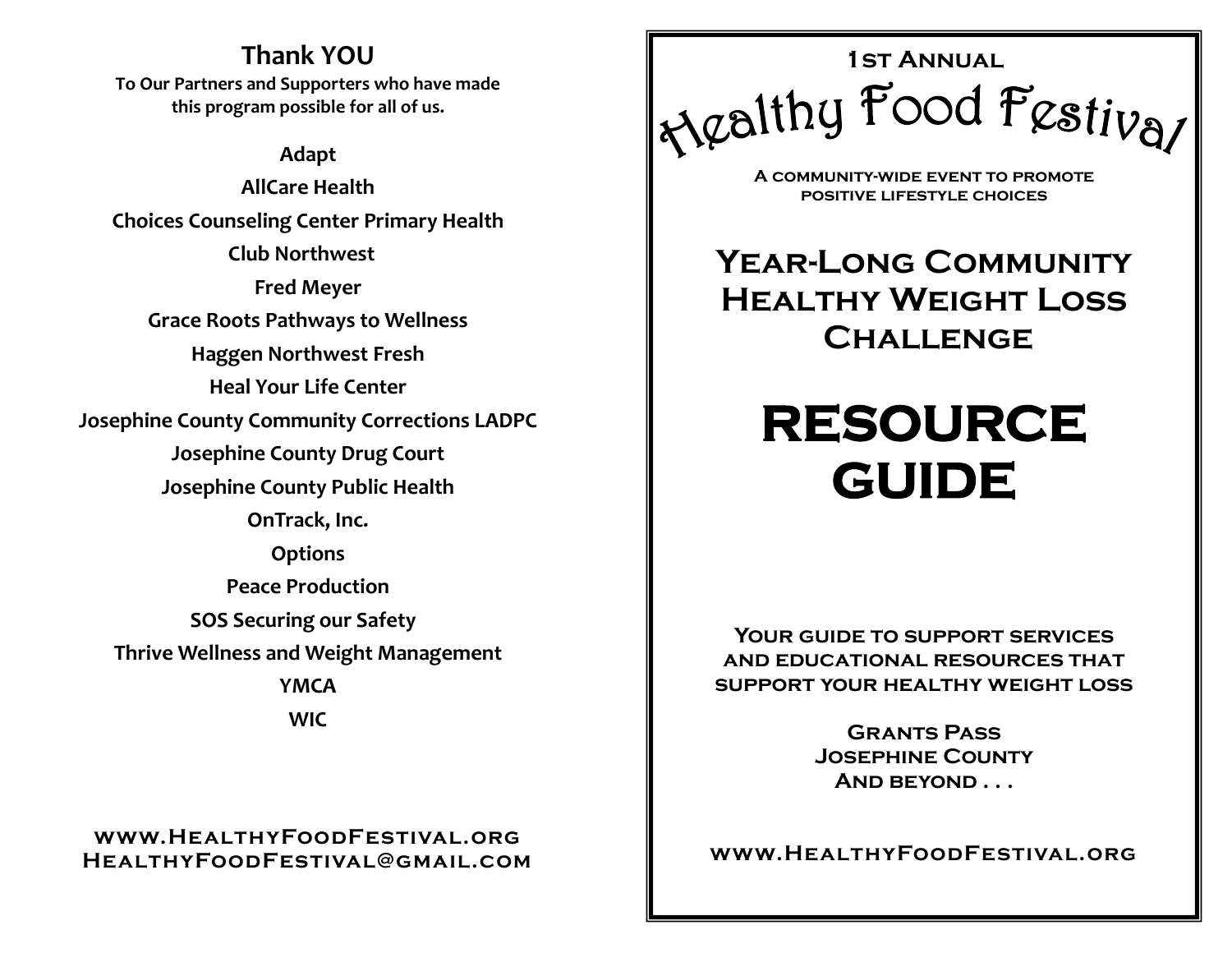### **In this Resource Guide:**

Healthy Weight Loss Challenge

Weight Loss for Life

Why Humans Need Water

Healthy Food Festival Presenters

Slimming Superfoods

Healthy Weight Loss Challenge Weigh In Locations

Film Festival for Health

Walk With a Doc & Top Ten Reasons to Walk

*Disclaimer: The information contained in this reference is intended for educational purposes only and is not a substitute for advice, diagnosis or treatment by a licensed physician. You should seek prompt medical care for any health issues and consult your doctor before taking dietary supplements or making any major dietary changes.*

# WİTH & 2015 RESULTS ARE IN!



- $\bullet$  92.4% of participants feel they are MORE EDUCATED since starting Walk with a Doc
- $79.4\%$  of participants get **MORE EXERCISE since starting** Walk with a Doc.
- 78.8% of participants feel MORE EMPOWERED in their interactions with healthcare providers.
- $97.5\%$  enjoy the refreshing concept of pairing physicians with communities outside the traditional setting.

Additonal benefits of the walk include: high level of camaraderie, increased energy, safer communities, participants are happier, makes them want to make a difference, and much more!

### **TOP TEN REASONS TO WALK**

- 1. [Reduces blood pressure](http://r20.rs6.net/tn.jsp?f=001o4Wuo-0FQHiOjJ-ymfR6tT32RkxsAjY49iNyMJU0KijSRwz8xLPy5JdSGkipTcuoSdguKhvo6d2qFuzPOODTL9-ZXMWWHpsObyTE55Q0k1WV6w8NCfGysL6vJTl5DChlrM0tI9f6nAYd2fLIxedWKQzCr3L2s4sIEvbf0X_w4dEDnjhCQ4mjxzJXzebQq_FVCx0TZJF6mMH54_lA_5AAgSq-DlBDp8evJoNh)
- 2. [Lowers cholesterol](http://r20.rs6.net/tn.jsp?f=001o4Wuo-0FQHiOjJ-ymfR6tT32RkxsAjY49iNyMJU0KijSRwz8xLPy5JdSGkipTcuomUrCMbCQA9lTzRf4ETsIFEXPwzI0vJHpZsEt2kOmv2tDEpVXUl6p8sHU77XwCVmvjJENF6_vr51ioL4013ZPOUoaEUNy8D1PqWFAvxCPqqyePecjHWliaINyyFrhTFxhz3gu-pIIeordMP0GPT5aZjNnmdJ7QR2eD4pd)
- 3. Increase high-[density lipoprotein \(HDL or "good" cholesterol\)](http://r20.rs6.net/tn.jsp?f=001o4Wuo-0FQHiOjJ-ymfR6tT32RkxsAjY49iNyMJU0KijSRwz8xLPy5JdSGkipTcuovHydD2Bh63eSQehK8YQdI0ASAs-KG90Po8uh1EkkofWKYVE4R-JIgyQghHFu7TB0n8PzcrrJH7GK719JI7PP6xQGeeMtHQRDm3DqT3yO75BhpUCRLC_Ghvo-EmUBaMavgpjWAWFnpA5lKeSjHhhIxBNJ2nqF3aYSm1O1)
- 4. [Reduces heart attacks \(by 86% combined with other factors\)](http://r20.rs6.net/tn.jsp?f=001o4Wuo-0FQHiOjJ-ymfR6tT32RkxsAjY49iNyMJU0KijSRwz8xLPy5JdSGkipTcuovhQw4oHGRDUMUB5E36sFcs7jwvLRFxwtgZiY0FZsT_YBoQBt10enLPxWZZfykdGNBvxm-wvgBHmEVdVl13Rg9eosIKBVnC2JxLjL6HY8ZDPYwO3L1My45_cgihizDayZmDAJ3qfiTJGHn6nYD-3yFzjzSwreNLROTcm3)
- 5. I[ncreases efficiency of heart](http://r20.rs6.net/tn.jsp?f=001o4Wuo-0FQHiOjJ-ymfR6tT32RkxsAjY49iNyMJU0KijSRwz8xLPy5JdSGkipTcuoG4rz6jy7NXoGEAG5B7nrjHhutnIrPzibaHMd3Lwm7AfXQ0Ps_ZMOHTBjvBWiYDfDSqSjHKMrztjNOfCs_Uzej6H978iBWB6vIEL_5vNsZLW_Boj_7PoIvX3VRxjOlXKXVjtteIUPJNE4E3ZquMwrqS0fHcBqmBd50OT-)
- 6. [Makes our heart muscle stronger](http://r20.rs6.net/tn.jsp?f=001o4Wuo-0FQHiOjJ-ymfR6tT32RkxsAjY49iNyMJU0KijSRwz8xLPy5JdSGkipTcuo9411d0dYQ4rhG9v2qjXribU7tccoHBSvFDPO1WUHax7MpuSUbuylsu-2_8i0u9w5N4c4urrFmI_0WarEjuN91h0K2IX5ZNcnuBQDIvQ_eLFuUJYRCSfgogxO9qPvjPqDD1VqUN5t1uYTDVX7T72ugytpRX_lHHtlTE-G)
- 7. [Lowers heart rate](http://r20.rs6.net/tn.jsp?f=001o4Wuo-0FQHiOjJ-ymfR6tT32RkxsAjY49iNyMJU0KijSRwz8xLPy5JdSGkipTcuoGEYiQ2b9ThtXQChqWTp0WxqzjhS6YzhVj2dkVpUS0lbyoCaivnkR_ZY_xNU6h5Qs6PZ_jC0DuLbYrrL-tN659vavZTjuTNUcJLt-VHuNQBaSydnufMnmA-ZAh6Qa54lGiAqEGr4SFWPscNmRjrycWALgQnKSy-03b8Gb)
- 8. [Strengthens lungs](http://r20.rs6.net/tn.jsp?f=001o4Wuo-0FQHiOjJ-ymfR6tT32RkxsAjY49iNyMJU0KijSRwz8xLPy5JdSGkipTcuoyCNy0PYbpc9ribWW6QW9r4byiGvhOpwfZYYoM0BSPD-y5ssBhbjtRLNSyRp4S9Vc5_5Mdy4GBqkWxgHQkdNR_kavlNjYRA1d9YDJsDtHpAhlfJK4czoYa37VAVDIwMLR6b4krl7Il9Jm2CoLfxnGRQ==&c=_RcGnDGOC)
- 9. [Improves respiratory function](http://r20.rs6.net/tn.jsp?f=001o4Wuo-0FQHiOjJ-ymfR6tT32RkxsAjY49iNyMJU0KijSRwz8xLPy5JdSGkipTcuoxHRAa0tTMbfl_YZpmlj_gUm1OC2jMmoHFnLPmhlv_Q5UpSfNp28AwleO7Db6X51k3uMOflYzHYcvyl4xIWWfoJdeFg24Q4f4VdbLf02ntnS45IDtUUzs87qdtTU3MJXJgn7tpti_6Ry7BZ7BXhJHVgOFitI59bG-Zftv)
- **10.** [Improves cardiovascular endurance and performance](http://r20.rs6.net/tn.jsp?f=001o4Wuo-0FQHiOjJ-ymfR6tT32RkxsAjY49iNyMJU0KijSRwz8xLPy5JdSGkipTcuoWNO_Q62O0gQ0zQRPCnb84uEMnZYtBYgo-6VV5FBTtQoircLJY-QBaSnbZLAfMElM5RAJBH3YG_rybCs69R8_n6aObNnohFikOslQLdPeKLVRiAmnT--tltvN3dxLMzeaWj02qtII_-ExjdbOLPRXBToSBZWGWiUbycaf)

**Grants Pass Walk With a Doc Schedule will be on our website: www.HealthyFoodFestival.org**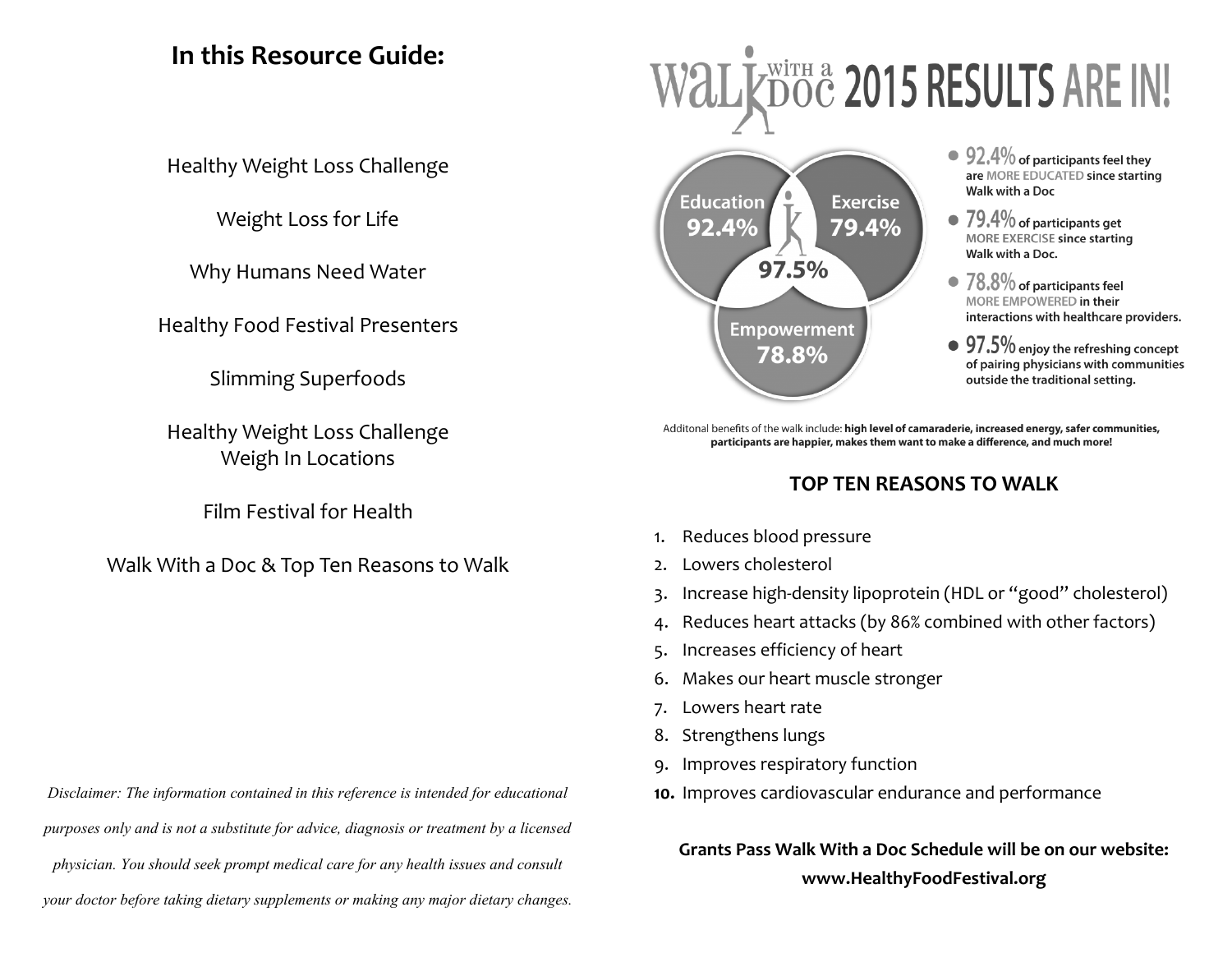### **FILM FESTIVAL**

**These films shown at the Healthy Food Festival address the issues of healthy food and nutrition. You may watch them again on our website at**

### **www.HealthyFoodFestival.org**

**A Community At Risk** 

**You REALLY Are What You Eat** 

**Are You Feeding Your Body Or Disease** 

**Teach Every Child About Food** 

**The Secrets of Sugar (Dr. Beal)**

**What's Wrong With Your Food** 

**10 Reasons to Drink Water** 



### **FEED YOUR MIND**

Choosing films and video that support healthy lifestyles will help your mind and ease the process of changing habits.

These films were reviewed by our film committee and represent healthy attitudes about food, water and how we nurture our bodies.

### **COMMUNITY-WIDE HEALTHY WEIGHT LOSS CHALLENGE**

### **Are you ready to lose weight? Would you like to be part of a community-wide effort?**

Sign up before October 17th and weigh in at one of the listed Healthy Weight Loss Challenge Weigh-In locations. We will be tracking individual weight loss and weight lost by the entire community. This first annual Healthy Weight Loss Challenge will inspire and motivate us to eat and live in a healthy way.

All around Grants Pass, businesses, social service agencies, and nonprofit organizations are offering a community where healthy weight is a key focus. Many of us have been wanting to lose weight but have not had the incentive to change, education about how to change our habits in a healthy way, or the support of advisors, friends and community.

**Walk With A Doc** will give Challengers the opportunity to spend time on a walk with a doctor on a regular basis.

Healthy weight is just one part of a healthy life, and getting there is easier with healthy food, water, exercise and supplements. This resource guide will help you discover options available to make choices for your own healthy lifestyle.

Pure water and healthy food are also essential for individuals who are recovering from illness and from substance abuse. When we promote a healthy food system and healthy eating habits for all of us, we are more able to support one another in our community.

Whatever your personal goals are, your life situation, and your weight challenges… we hope you find solutions through this **Resource Guide** and our ongoing program activities.

### **www.HealthyFoodFestival.com**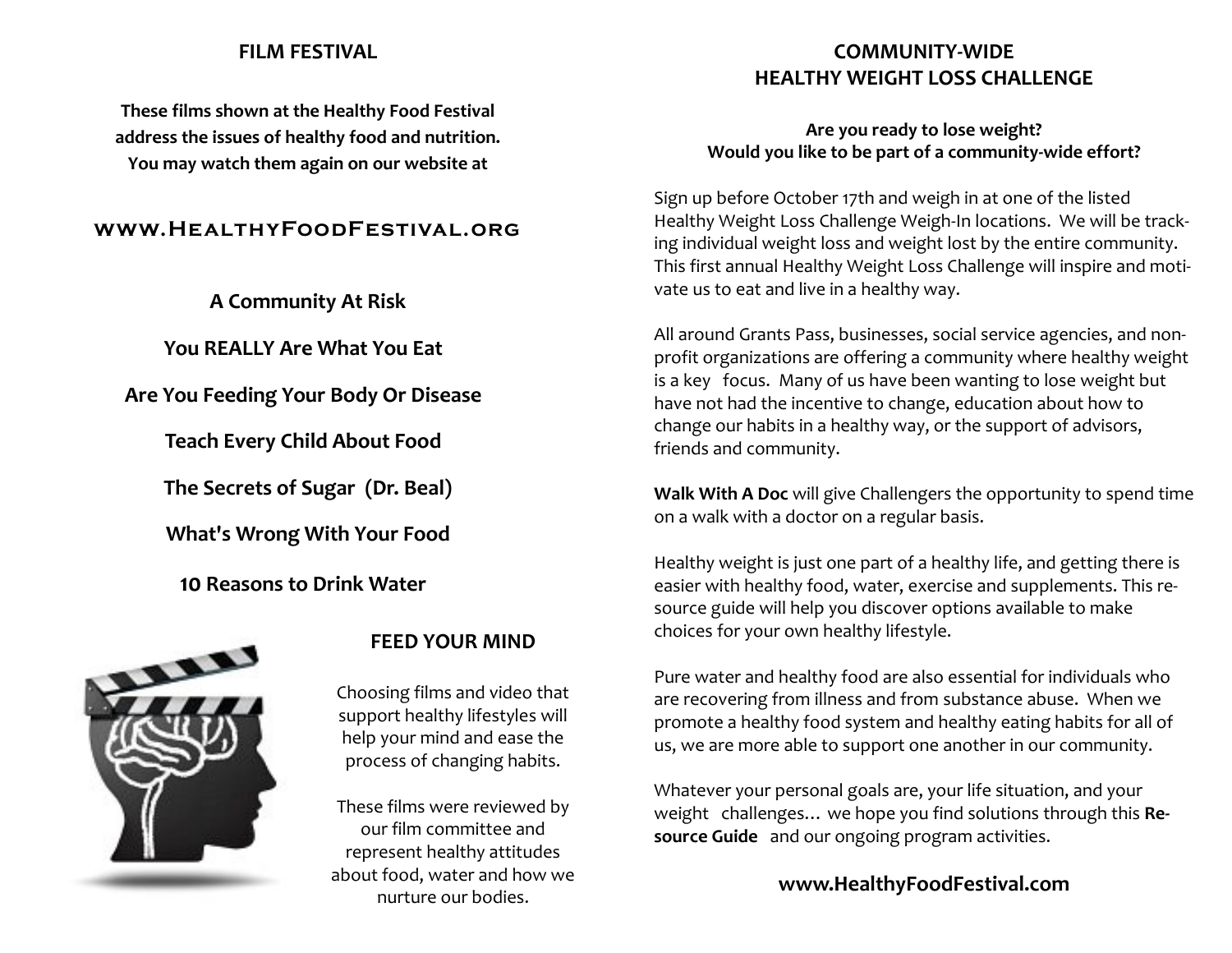### **Weight Loss for Life**

About 75% of people who lose weight will gain it back within a year of losing it. Most will gain an additional 5 to 10 pounds. WHY?? Because most people go on a diet.

### *Don't go on a "diet"!!*

By this I most certainly don't mean to not change the way you eat. In order to change your body, you must change the way you eat, and you must change the way you move… but you also must change the way you think.

In order to get long term success, these things must all be sustainable *for a lifetime*. This means that if you are doing some crazy miracle diet or buying your meals already prepared, you are not creating a lifestyle, you are going on a "diet".

### **For long term results, here are a few tips:**

Find an eating plan that will work for you *forever*.

Balance out the way you eat already.

Find ways to improve the foods you love and share with your family now.

Learn portion control.

Think long term while you're adjusting you're eating.

Are you enjoying your food?

Do you get plenty of variety?

Are you able to share with your friends and family members?

Support to reach your goals easily, faster and in a more focused way.

Encouragement along the way.

Accountability to stay on track.

Ideas and inspiration to make the process more fun.

Exercise and maintain an active lifestyle to get long term results. Make sure that your efforts will help you reach your goal.

Get your heart rate up for at least 30 minutes daily.

Love the exercise you do.

Make short term goals, as well as long term goals.

### **Congratulations on your decision to change your life!**

We hope that you have found this article helpful and you will be able to make changes that will not only affect you, but also the many people in your life that will see the wonderful changes you are making.

Live Well, Danielle Wirkkala **The new well** 541.471.2224, 2160 NW Vine St. Grants Pass, OR

### **Healthy Weight Loss Challenge WEIGH-IN LOCATIONS**



### **AnyTime Fitness**

 **Contact: Remy Boots [\(541\) 479-6900](javascript:void(0))**

304 NE Agness Ave, Grants Pass, OR Monday thru Thursday 9-5, Friday 9-2 **Healthy Weight Loss Challenge Offer:** \$59 enrollment and \$33 month membership

the new well

**Complete Weight Loss & Wellness Centers** 

 **Club Northwest & the new well**

 **Contact: a wellness consultant (542) 955-2582**

2160 Vine St, Grants Pass, OR Monday thru Thursday 7am-8pm Friday 7am-6pm, Saturday 8am-1pm **Healthy Weight Loss Challenge Offer:** Waived membership fee for 'the well'



### **tops Club**

 **Contact: Fran Sequeira [\(541\) 479-5809](tel:%28541%29%20479-5809)** [franseq68@yahoo.com](mailto:franseq68@yahoo.com) 241 Holbrook Way, Grants Pass, OR



### **Thrive Wellness and Weight Management Contact: Virgina Kramer (541) 479-3100**  1550 Nebraska Ave., Grants Pass, OR

 **Grants Pass Community Center (541) 342-5386** 234 SW L Street, Grants Pass, OR



### **YMCA**

**[\(541\) 474-0001](javascript:void(0))**

1000 Redwood Ave, Grants Pass, OR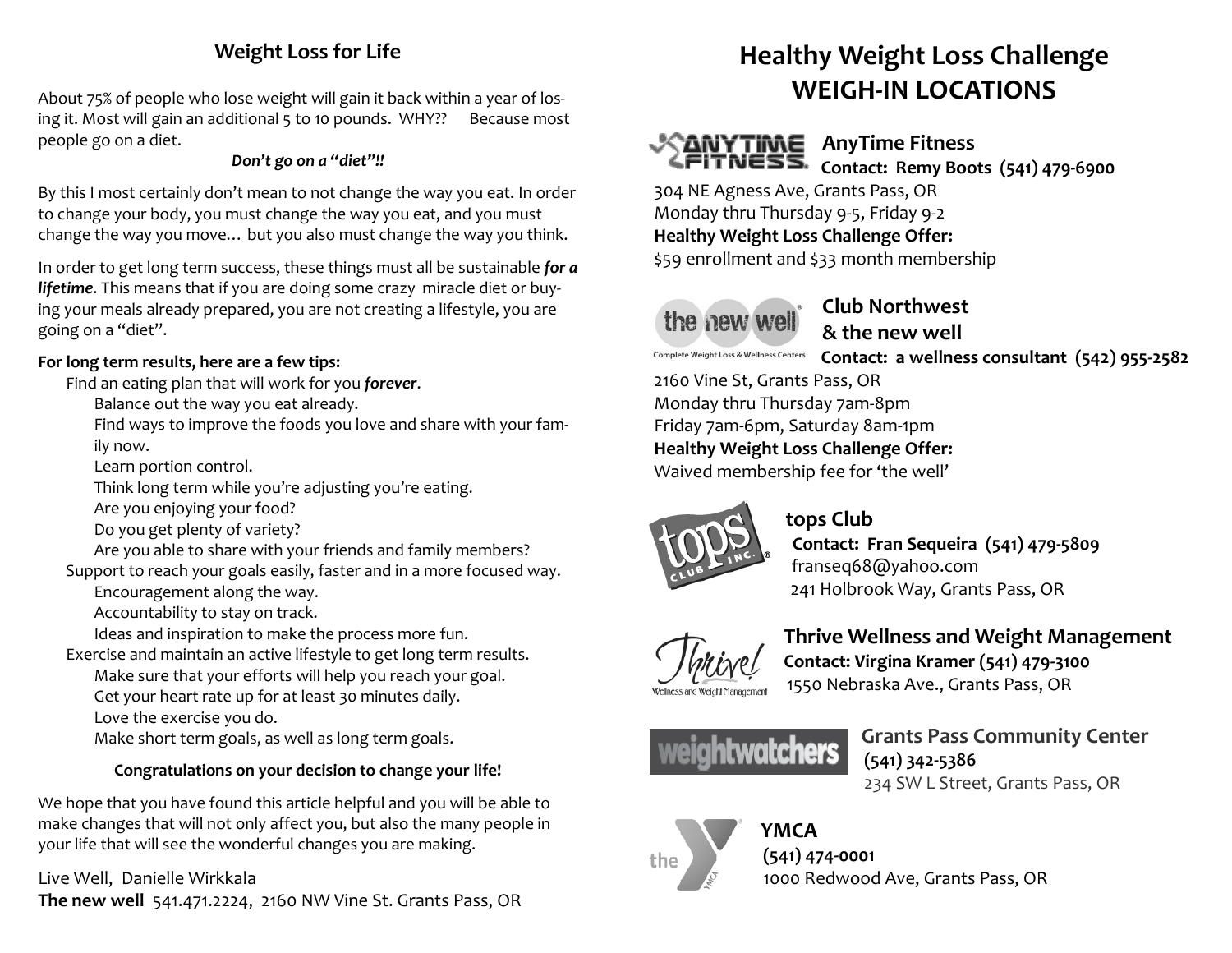### **Slimming Superfoods**

by Sarah Klein

So-called superfoods are nutritional powerhouses that help build bones, prevent chronic diseases, improve your eyesight, and even keep your mind sharp. But did you know new evidence suggests these foods can also help you get — and stay — slim?

**Black beans:** A cup of black beans packs a whopping 15 grams of satisfying protein and doesn't contain any of the saturated fat found in other protein sources.

**Oats:** Oats are rich in fiber, so a serving can help you feel full throughout the day. Just a half cup packs 4.6 grams of [Resistant Starch,](http://www.health.com/health/article/0,,20409809,00.html) a healthy carb that boosts metabolism and burns fat.

**Avocado:** The healthy fat in Avocado may trigger your body to quiet hunger. Stick to a quarter or a half of an avocado and watch that belly fat melt away.

**Salmon:** Lean sources of protein help you feel full without adding fat. The Omega fatty acids in Salmon boost your nutrition.

**Blueberries:** Best known for their anti-aging effects, blueberries, while tiny, are a powerful figure-friendly eat.

**Broccoli:** This cruciferous veggie is well-known for its cancer-preventing powers, but with a punch of filling fiber in less than 30 calories a serving, it's bound to prevent weight problems too.

**Brown rice:** Brown rice is a heartier, fiber-packed alternative to less-thansuper white rice. Brown rice is a low-energy-density food, meaning it's heavy and filling but low in calories.

**Pears:** Just one pear packs 15% of your daily recommended amount of fiber. Be sure to eat the skin… that's where the most fiber is.

**Grapefruit:** Even if you changed nothing else about your diet, eating half a grapefruit before each meal may help you lose up to a pound a week!

**Almonds:** Nuts are another superfood rich in healthy fats that help you slim down. Almonds in particular can help you shed pounds.

**Green tea:** This steamy sip hydrates like water, which can help fill you up and shed pounds. Plus, the antioxidants in green tea will up your fat burn and calorie burn.

**Lentils:** Lentils are a great source of satiating protein and fiber.

### **Why Humans Need Water (ABOUTHealth)**

Your body is roughly 60 to 70 percent water. Blood is mostly water, and our muscles, lungs, and brain all contain a lot of water. Water is needed to regulate body temperature and to provide the means for nutrients to travel to all our organs. Water also transports oxygen to our cells, removes waste, and protects our joints and organs.

Dehydration occurs when you lose more water than you take in. You lose water through urination, and respiration. You also lose body water when you sweat.

Symptoms of mild dehydration include thirst, pains in joints and muscles, headaches, and constipation. A strong odor to your urine, along with a yellow or amber color, may also indicate dehydration.

The foods you eat supply about 20 percent of the water you need. The rest of your water comes from the beverages you drink. One way to determine how much water to drink is to take your weight in pounds and divide that number in half. The resulting number is the number of ounces you should drink each day. For example, if you weigh 160 pounds, you might want to drink at least 80 ounces of water or other fluids per day.

### *Drink Water and Lose Weight!*